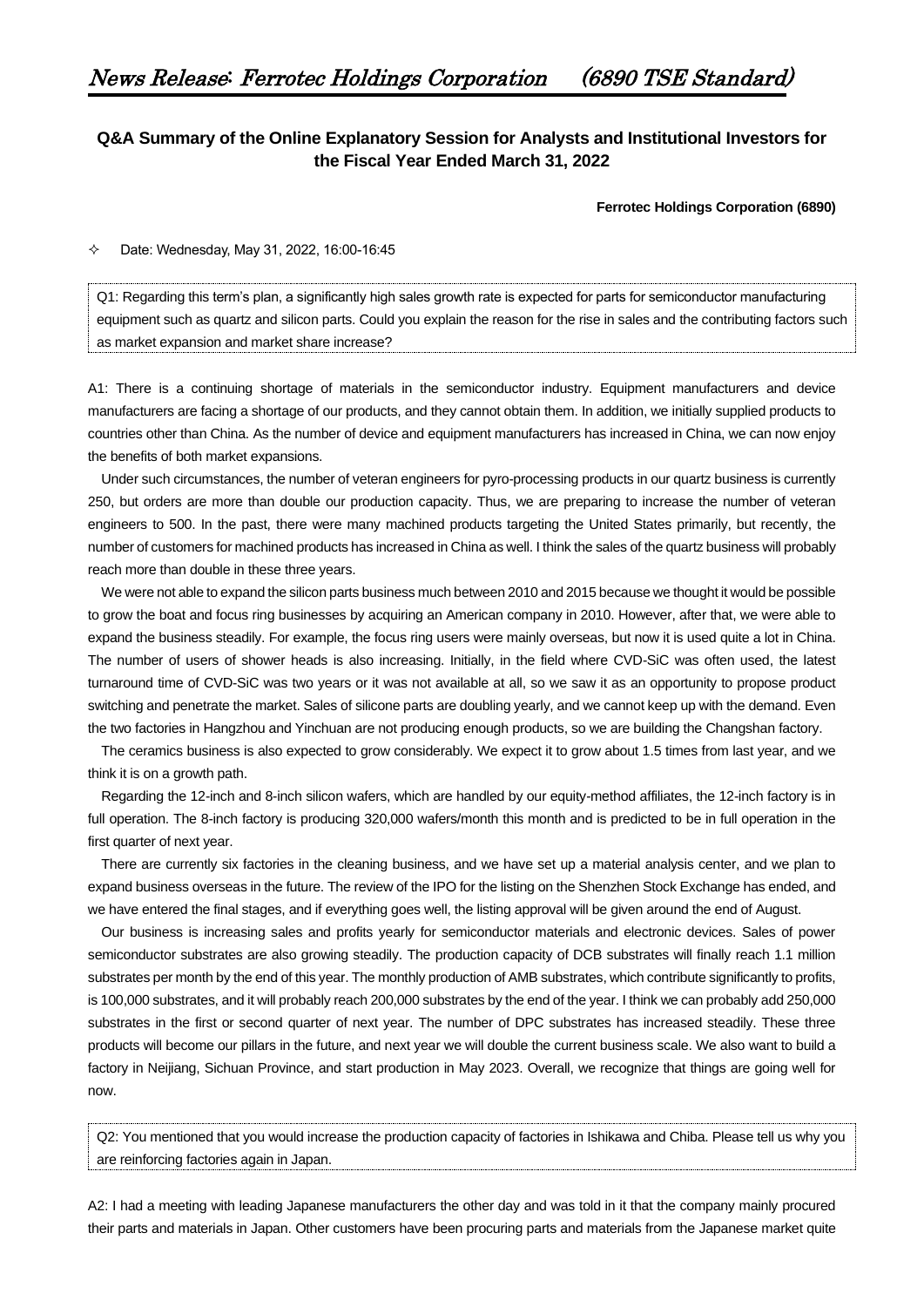## News Release: Ferrotec Holdings Corporation (6890 TSE Standard)

a bit, so I felt that Japanese manufacturers have become more willing to procure them in Japan. Also, I heard that companies wanted to improve supply chains in their own countries. That is why we decided we should return to Japan and strengthen our presence there. In addition, we have recently established a foundation in China for automation, digitization, and visualization. When I talked about doing the same thing in Japan and how this would enhance the production of ceramics, CVD-SiC, metal processing, vacuum parts, and vacuum chambers, they told me that they really wanted us to do so (in Japan as well) as they were facing a serious product shortage. That is why we decided to move in that direction.

Q3: Why do you think your company can respond quickly to customer requests and increase your market share? Please tell us the reason behind this.

A3: Firstly, we look closely at customer trends. Secondly, we have close discussions with customers, and thirdly, we have a good grasp of market trends. Based on these three steps, we plan to increase production capacity while listening closely to our customers to see how we can satisfy their requests. I believe that that is where our strength lies.

Also, when increasing the number of factories, we make sure to finish them in a short period. We always proceeded with the idea that a factory should be completed within one year. I think that such continuous efforts have enabled us to acquire market shares more speedily than other companies.

Q3-2: Regarding speed, do you think you can do the same in Japan, and if so, how can you establish factories quickly?

A3-2: I've heard that in Japan, building a large-scale factory (such as a mass-production factory in China) is often difficult due to a lack of experience, but we are thinking about ways to build the factories early. For example, when setting up the Kumamoto Factory, I was informed that the turnaround time for steel frames would be about 18 months. However, I am investigating whether exporting steel frames from China to Japan is possible. By doing so, we plan to speed up the establishment of bases in Japan.

Q4: Most of Ferrotec's fixed assets have been in China so far, but I think you will increase assets in Japan and Malaysia in the next 3 to 5 years. What is the ratio of tangible fixed assets outside China and in China? How do you think it is going to change?

A4: In about five years, we plan to have 60% of our fixed assets in China and the remaining 40% outside China (Japan, Malaysia, the United States, and Europe).

Q5: What are your views on the recent Ukraine issue?

A5: The problem in Ukraine has become critical recently, but it has had a minimal impact on our business so far. We might switch exporting thermo-electric modules to Europe from Russian subsidiaries to a Chinese subsidiary, but there is almost no impact when considered on a consolidated basis. We are also discussing with the Russian subsidiaries how to minimize the effect of the Ukraine issue. No one can predict how the Ukrainian issue will be resolved. We would like to try to remain as unaffected by these political issues as possible.

Also, I would like to touch on the Shanghai lockdown. Shanghai has been partially closed since mid-March, and the number of closed areas has increased gradually. There was a lockdown in the eastern area from March 28 and in the west area from April 1. It was initially reported that it would be lifted on April 5, but it has not been lifted until today (May 31). However, the government announced that the lockdown would be lifted tomorrow (June 1). As for the impact this had on our company over the last three months, I would like to report to you that there has been almost no impact on our business. The production base in Shanghai was able to operate without stopping production for even a day after the lockdown began. At the same time, we took proper measures to prevent the novel coronavirus infection. We sufficiently provided meals and holidays so employees could spend their time in good health, and the three months went smoothly. We will continue taking strict infection control measures and providing employee care.

Q6: It was announced that the dividend payout ratio would be 20%. Considering that you plan to make considerable